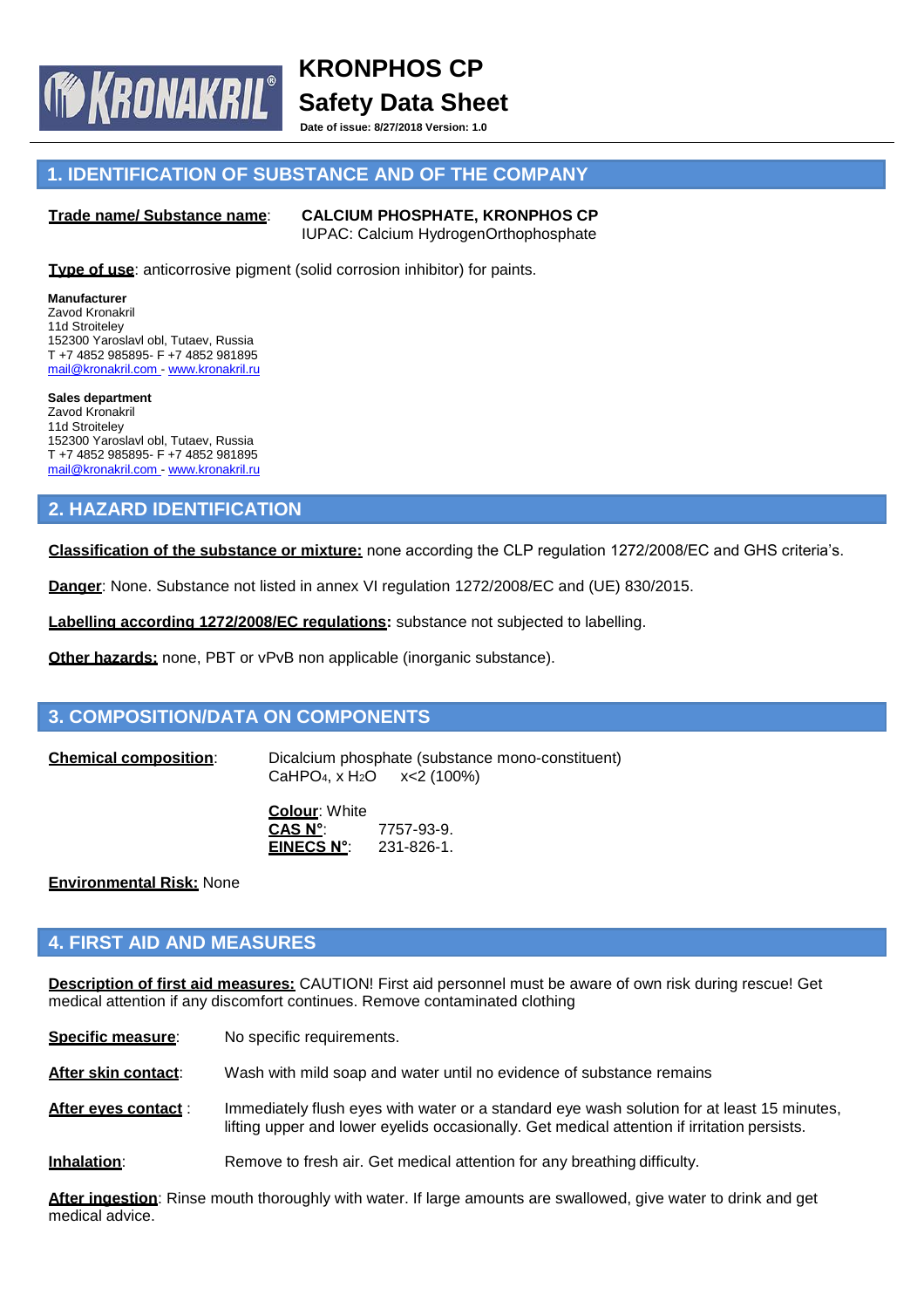**Date of issue: 8/27/2018 Version: 1.0**

**Most important symptoms and effects, both acute and delayed:** No further relevant information available.

**Indication of any immediate medical attention and special treatment needed:** No further relevant information available.

### **5. FIRE FIGHTING MEASURES**

**TO KRONAKRIL**®

This product does not burn or support any combustion.

**Suitable extinguishing means:** No restriction for neighbouring fire.

**Specific hazards arising from the substance**: Not flammable substance. Do not let this substance and its solutions contaminate the environment.

### **Advice for firefighters**

**Special personal protection equipment:** Wear an appropriate air respirator and appropriate equipment.

**Conduct of firefighting:** No specific requirement (not flammable fire retardant). Avoid creating dust under nuisance dust permitted limits. Avoid breathing fire gases or vapours.

**Additional information**: Contaminated residues must be disposed of according to local regulations.

# **6. ACCIDENTAL RELEASE MEASURES**

**Personal protective measures**: Avoid contact with skin and eyes. Avoid inhalation of dust. If dusting (upper permitted limits) wear mask with a high-efficiency particulate filter and with a full face-piece. Avoid disperse and walk through spilled on the ground.

**Environmental protection conduct**: Do not discharge into drains or watercourses or onto the ground. Do not sweep or wash in public stretches of water or unknown discharge KRONPHOS CP, in respect with local regulations. To prevent dispersion on the floor and later in the environment, it is recommended to forbid walking on the product spillage. Do not discharge contaminated water in public sewage.

#### **Methods and material for containment and cleaning up**

**Spill and leak procedure**: Sweep up and keep for reclamation or disposal. Vacuuming or wet sweeping may be used to avoid dust dispersal. Small amounts of residue may be flushed to sewer with plenty of water. No special treatments are necessary.

**Soil:** Remove containers from spill area. In large spills, rescue must be in the same direction as the wind and prohibit the formation of dust clouds. Collect spills on the floor; eliminate waste according with national regulations.

**Water:** Not contaminate the environment. Seal the manhole sewer, prohibit access to water contaminated with this product in water systems and contain the water in area water resistant to removal by an authorized company

### **7. HANDLING AND STORAGE**

#### **Precautions for safe handling:**

**Handling conditions**: Minimise dust formation when handling. Provide adequate ventilation. Avoid inhalation of dust. Avoid handling which leads to dust formation.

**Protection against fire and explosion**: The product is non-flammable. Prevent static electric sparks.

#### **Conditions for safe storage, including any incompatibilities:**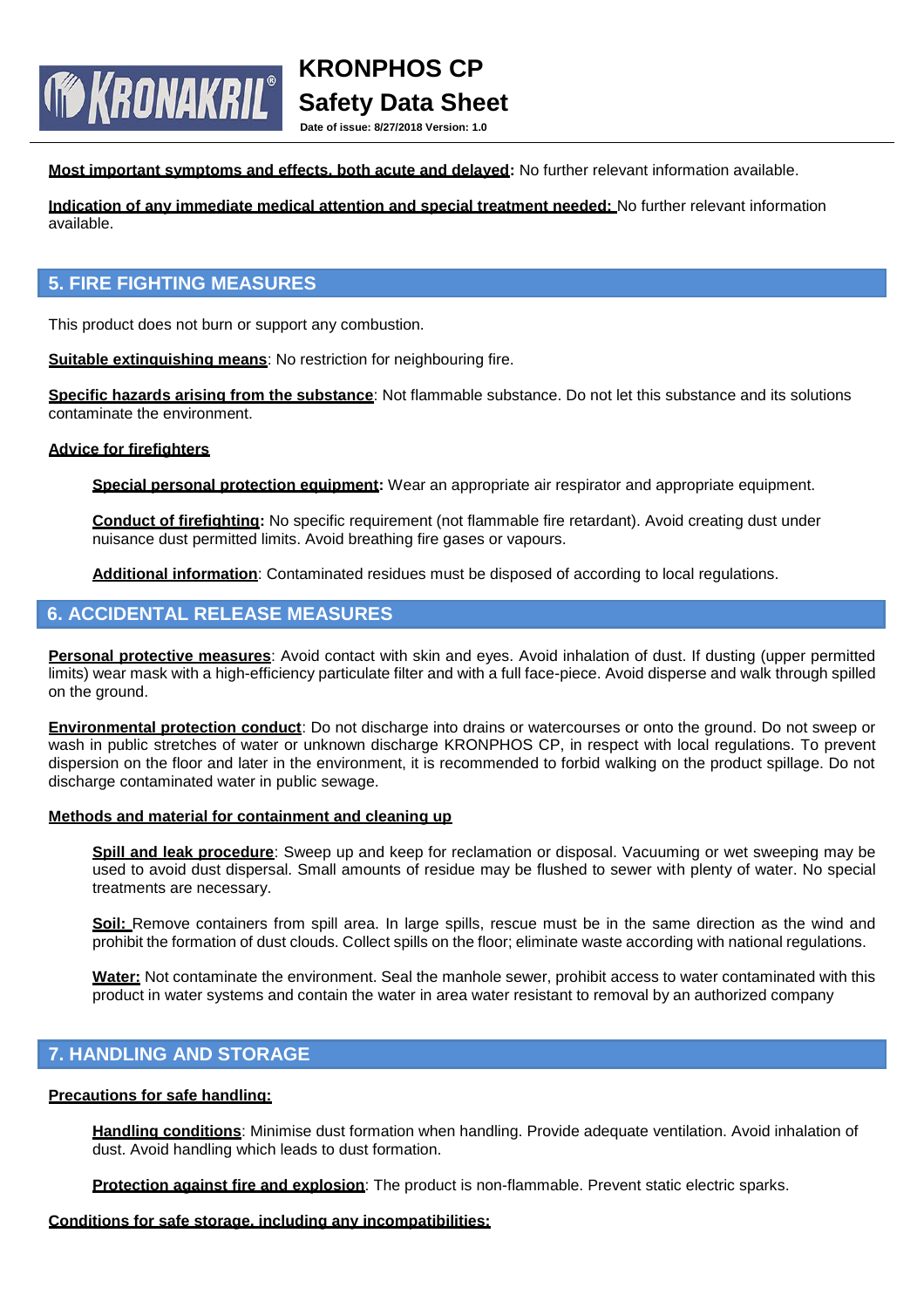**Date of issue: 8/27/2018 Version: 1.0**

Storage conditions: Store under clean, dry conditions at room temperature. Keep containers tightly sealed.

**Material/Chemical incompatibility**: None. However, it is recommended to store this material away from acids alkali and ammonia (solubility in thesesolvents).

# **8. EXPOSURE CONTROLS/PERSONAL PROTECTION**

### **PROFESSIONAL EXPOSURE CONTROL**

**TO KRONAKRIL®** 

**EXPOSURE LIMIT VALUE** (Occupational Exposure Limits) :

**Engineering controls** : no specific exposure limits established for substance (OSHA, ACGIH, NIOSH). Cf §7.

**Parameters of exposure controls**: (VME 8 hours = TWA, TLV= limit valour)

| <b>Designation</b>  | <b>Type of Data</b> | Unit               |
|---------------------|---------------------|--------------------|
| <b>Substance</b>    |                     |                    |
| Total dust          | TWA (USA)           | 15 mg/m $3$ TWA    |
| Respirable fraction | TWA (USA)           | $5 \text{ ma/m}^3$ |

### **PERSONAL PROTECTIVE EQUIPMENT:**

**Respiratory protection**: Dust mask is necessary while handling the powder. If possible, use a full face piece mask (upper permitted limits) when dust occurs.

**Hand protection**: Use gloves during handling.

**Eye protection**: Safety glasses with side shields (for example EN166).

**Skin protection** : Wear appropriate clothing to avoid any contact with skin.

**Clothing:** Employee must wear appropriate protective (impervious) clothing and equipment to prevent from any possibility of skin contact with this substance,

**Other protective equipment/recommendations**: observe good personal hygiene. Keep away from food stuff, drinks on the site.

### **ENVIRONMENT PROTECTIVE MEASURES**

**Atmospheric emissions:** No relevant information available.

**Water emissions:** No relevant information available.

**Soil emissions**: No relevant information available.

# **9. PHYSICAL AND CHEMICAL PROPERTIES**

**Physical state** : very fine powder. **Density** : 2.7. **Odor and appearance** : odorless, off white powder.

**Change in physical state**

**Dehydration Melting Decomposition**

> 950°C none as long as properly used.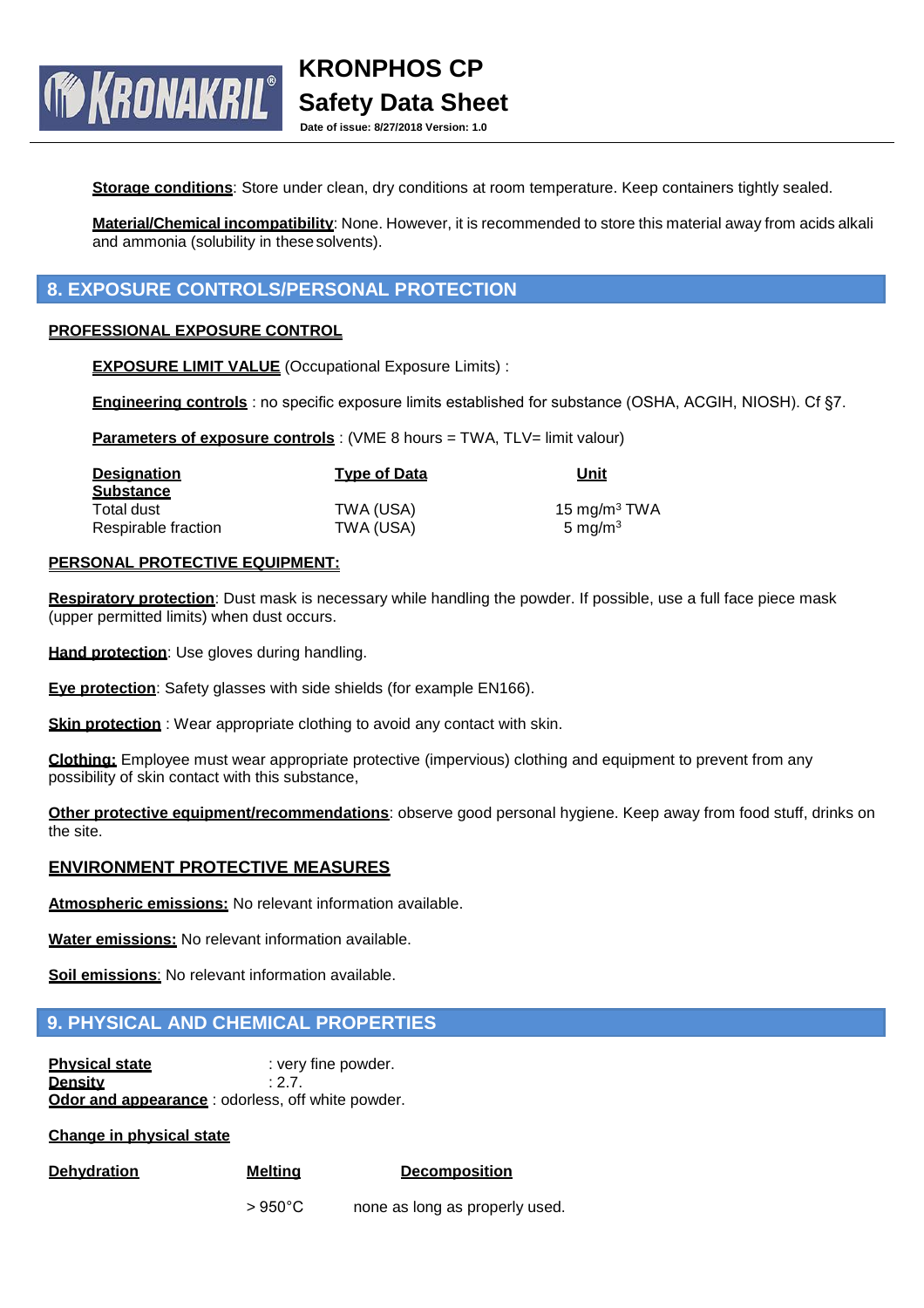

**Date of issue: 8/27/2018 Version: 1.0**

| <b>Flash point</b>                     |
|----------------------------------------|
| Flammable (solid/gas)                  |
| <b>Explosion risk</b>                  |
| Vapor pressure (20°C)                  |
| <b>Bulk density</b>                    |
| Solubility (water 20°C)                |
| pH of aqueous solution                 |
| other information                      |
| Partition coefficient: n-octanol-water |

**Flash point** : not applicable. **Flammable (solid/gas)** : not applicable. **Explosion risk** : not applicable. **Vapor pressure (20°C)** : not applicable. **Bulk density** : 0.6 – 0.8 g/ml (tapped). **Solubility (water 20°C)** : approximately 0.1 %. **pH of aqueous solution** : 5 - 8 (10 % slurry). **other information** : none **Partition coefficient: n-octanol-water** : not applicable

# **10. STABILITY AND REACTIVITY**

**Reactivity:** Unreactive with respect to materials commonly used in transport, handling and storage of industrial materials

**Chemical stability:** Stable under normal temperature and pressure.

**Possibility of hazardous reactions:** None hazardous reactions if stored and handled in controlled conditions.

**Conditions to avoid:** Keep clear of acids and bases (solubility in these media).

**Incompatible materials:** No further relevant information available.

**Hazardous decomposition products**: No hazardous decomposition product in normal storage conditions. This product doesn't polymerise.

# **11. TOXICOLOGICAL PROPERTIES**

**Oral toxicity:** LD<sub>50</sub> – lethal dose 50% of test species, >5000 mg/kg, rat.

**Dermal toxicity:** Essentially non-toxic.

### **Potential health effects:**

**Inhalation**: approximately 50% by weight of this product has a particle diameter of less than 7 microns and so is classed as respirable dust. It is not fibrogenic. Excessive levels of dust may lead to coughing. Air contamination limits not listed but the 8-hour TWA limits of 10 mg/m<sup>3</sup> for total dust and 4 mg/m<sup>3</sup> for respirable dust are recommended (EH40).

**Eye effect**: excessive levels of dust may lead to eye irritation.

**Skin corrosion/irritation:** Animal data Not irritating.

**Sensitization:** No sensitizing effects know

#### Toxicity specific target organ:

- STOT (single exposure): No relevant information available.
- STOT (repeated exposure): No relevant information available.

| <b>Chronic toxicity:</b> | this product doesn't contain any substances that are considered by OSHA, NTP, IARC or<br>ACGIH to be "probable" or "suspected" human carcinogen. |                          |         |                  |  |
|--------------------------|--------------------------------------------------------------------------------------------------------------------------------------------------|--------------------------|---------|------------------|--|
| Carcinogenicity          | : Human not classified.                                                                                                                          | Classification: OSHA: No | NTP: No | <b>IARC:</b> No. |  |
| Teratogenicity           | : Human, notclassified.                                                                                                                          |                          |         |                  |  |
| <b>Mutagenicity</b>      | : Human, notclassified.                                                                                                                          |                          |         |                  |  |
| Irritating effect        | : Human, notclassified.                                                                                                                          |                          |         |                  |  |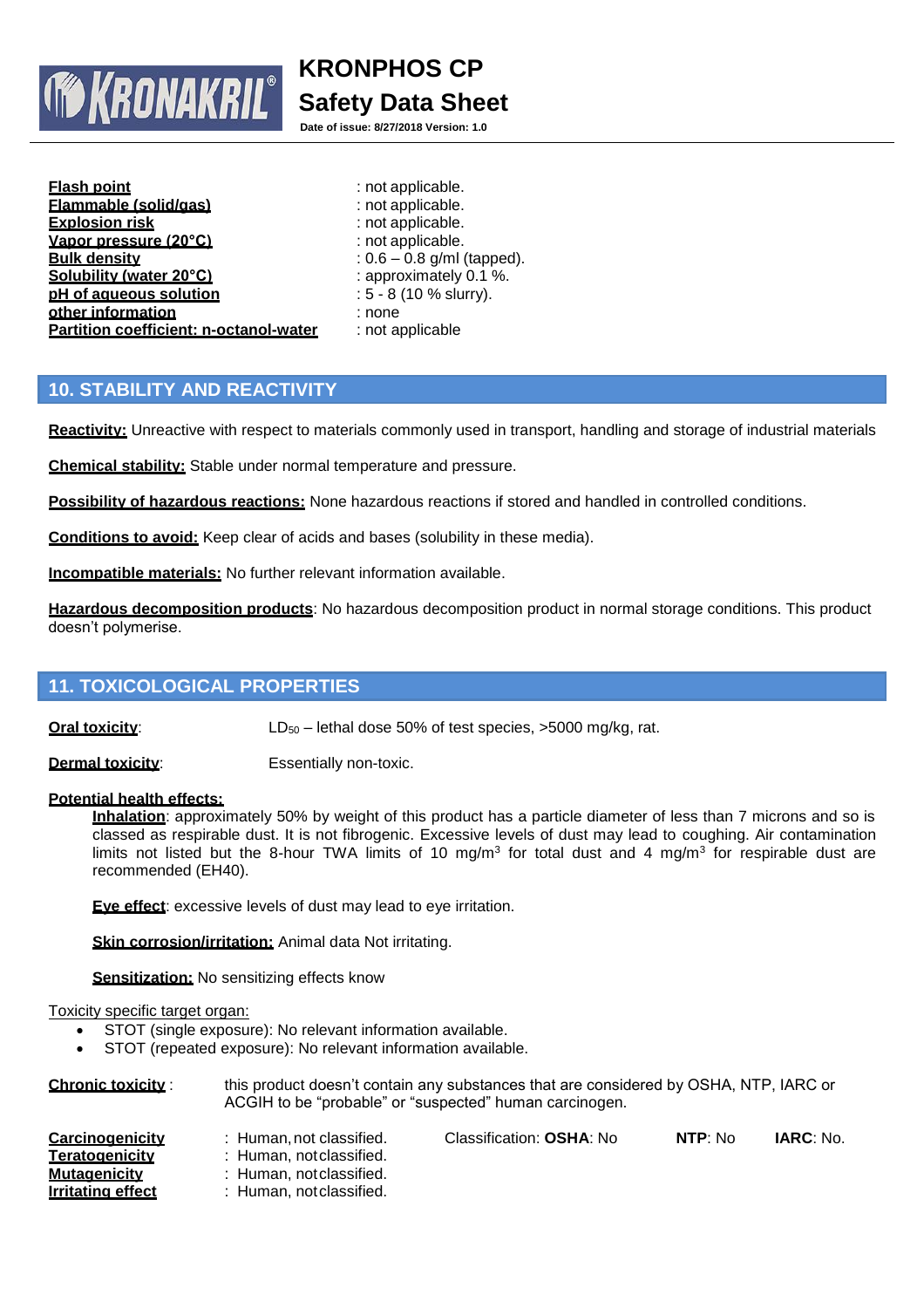**Date of issue: 8/27/2018 Version: 1.0**

This product is not hazardous for the human being when used properly.

# **12. ECOLOGICAL INFORMATION**

**TO KRONAKRIL®** 

| Acute aquatic toxicity:<br>There are no data on the degradability of this product | Fish:<br>Crustacean:<br>Aquatic plants<br>Microorganisms | $LC_{50}$ , 96 hours: $>100$ mg/l, Fish<br>EC <sub>50</sub> , 48 hours: >100 mg/l, Daphnia magna<br>$EC_{50}$ , 72 hours: $> 100$ mg/l,<br>EC <sub>50</sub> , 3 hours: >1000 mg/l, Activated sludge |
|-----------------------------------------------------------------------------------|----------------------------------------------------------|-----------------------------------------------------------------------------------------------------------------------------------------------------------------------------------------------------|
| <b>Soil toxicity</b>                                                              | : No data available                                      |                                                                                                                                                                                                     |
| <b>Mobility</b>                                                                   |                                                          | : Do not mix with waste waters.                                                                                                                                                                     |

**Persistence/degradability** : Not bio-degradable. There are no data on the degradability of this product.

**Behaviour in the environmental compartments Bioaccumulative potential:** Not applicable **Mobility in soils:** Not applicable

**Results of PBT and vPvB assessment (annex XIII of regulation 1907/2006/EC):** Not applicable because the substance is an inorganic substance.

**Others lasting effects:** Phosphates may create water eutrophication. No further relevant information available.

### **13. DISPOSAL**

**Methods of waste treatment**: Dispose of waste to licensed waste disposal site in accordance with the requirements of the local Waste Disposal Authority.

**Material**: Dispose in accordance with local environmental regulations \* This preparation does not meet the definition of a hazardous waste as defined by the Resource Conservation and Recovery Act (RCRA).

**Contaminated package and containers**: empty bags can be either destroyed, or recycled according to the international norms that apply.

### **14. TRANSPORT INFORMATION**

Product not classified or regulated (chapter 12)

**ADR**: Not regulated. **IMDG**: Not regulated. **IATA**: Not regulated.

# **15. REGULATORY INFORMATION**

This substance is not subjected to labelling in accordance with the 67/548/EEC directive and 1272/2008/EC regulation.

### **Symbol of danger according to the 1272/2008/EC regulation**: None

### **Signal word and hazard statements**: None.

Due to its non hazardous nature, KRONPHOS CP is not subject to any storage restriction. This material is not SEVESO II regulated (EC).